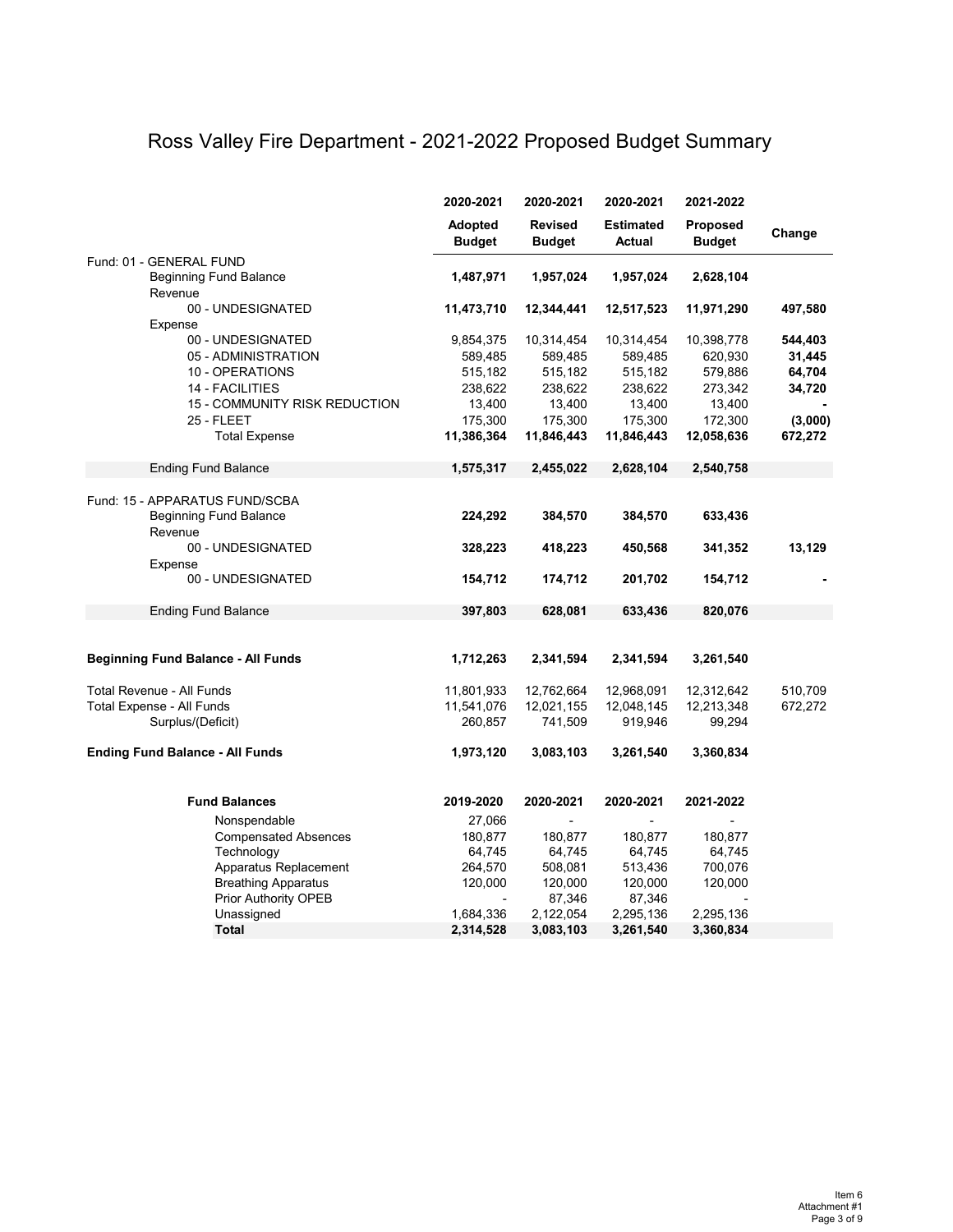## Ross Valley Fire Department - 2021-2022 Proposed Budget

|                         |                                        | 2020-2021                       | 2020-2021                       | 2020-2021                         | 2021-2022                        |           |
|-------------------------|----------------------------------------|---------------------------------|---------------------------------|-----------------------------------|----------------------------------|-----------|
|                         |                                        | <b>Adopted</b><br><b>Budget</b> | <b>Revised</b><br><b>Budget</b> | <b>Estimated</b><br><b>Actual</b> | <b>Proposed</b><br><b>Budget</b> | Change    |
| Fund: 01 - GENERAL FUND |                                        |                                 |                                 |                                   |                                  |           |
| <b>Revenue</b>          |                                        |                                 |                                 |                                   |                                  |           |
|                         | <b>Department: 00 - UNDESIGNATED</b>   |                                 |                                 |                                   |                                  |           |
| 01.00.47501.00          | <b>FAIRFAX</b>                         | 2,102,866                       | 2,102,866                       | 2,102,866                         | 2,149,921                        | 47,055    |
| 01.00.47502.00          | <b>ROSS</b>                            | 2,082,551                       | 2,082,551                       | 2,082,551                         | 2,183,012                        | 100,461   |
| 01.00.47503.00          | <b>SAN ANSELMO</b>                     | 3,657,921                       | 3,657,921                       | 3,657,921                         | 3,739,735                        | 81,814    |
| 01.00.47504.00          | <b>SLEEPY HOLLOW</b>                   | 1,155,224                       | 1,155,224                       | 1,155,224                         | 1,181,073                        | 25,849    |
| 01.00.47507.00          | PRIOR AUTHORITY RETIREE HEALTH         | 94,959                          | 94,959                          | 94,959                            | 97,552                           | 2,593     |
| 01.00.47508.00          | PRIOR AUTHORITY MERA BOND              | 34,243                          | 34,243                          | 34,243                            | $\blacksquare$                   | (34, 243) |
| 01.00.47510.00          | PRIOR AUTHORITY RETIREMENT             | 942,527                         | 942,527                         | 942,527                           | 1,125,991                        | 183,464   |
| 01.00.49504.00          | RVPA REIMBURSEMENT MEDIC PROGRAM       | 258,142                         | 258,142                         | 258,142                           | 265,886                          | 7,744     |
| 01.00.49501.00          | <b>COUNTY OF MARIN</b>                 | 224,012                         | 224,012                         | 224,012                           | 230,732                          | 6,720     |
| 01.00.49502.00          | OES REIMBURSEMENT OUT OF COUNTY        |                                 | 827,231                         | 827,231                           |                                  |           |
| 01.00.49506.00          | <b>RVPA RENTAL</b>                     | 31,052                          | 31,052                          | 31,052                            | 31,828                           | 776       |
| 01.00.49507.00          | <b>LAIF INTEREST</b>                   | 7,000                           | 4,500                           | 4,500                             | 5,000                            | (2,000)   |
| 01.00.49509.00          | RVPA EMS TRAINING/SUPPLY REIMB.        | 47,290                          | 47,290                          | 47,290                            | 47,290                           |           |
| 01.00.49510.00          | PLAN CHECKING FEES                     | 245,000                         | 245,000                         | 245,000                           | 250,000                          | 5,000     |
| 01.00.49511.00          | <b>RE-SALE INSPECTION FEES</b>         | 44,000                          | 44,000                          | 44,000                            | 50,000                           | 6,000     |
| 01.00.49512.00          | MISCELLANEOUS INCOME                   | 2,500                           | 2,500                           | 2,583                             | 2,500                            |           |
| 01.00.49513.00          | <b>WORKERS COMP REIMBURSEMENT</b>      |                                 | 46,000                          | 160,656                           |                                  |           |
| 01.00.49519.00          | FEMA GRANT REIMBURSEMENT               |                                 |                                 | 58,343                            |                                  |           |
| 01.00.49517.00          | DISASTER COORDINATOR REIMBURSEMENT     | 134,500                         | 134,500                         | 134,500                           | 79,088                           | (55, 412) |
| 01.00.49518.00          | DEFENSIABLE SPACE LEAD REIMBURSEMENT   |                                 |                                 |                                   | 108,630                          | 108,630   |
| 01.00.49523.00          | APPARATUS REPLACEMENT                  | 328,223                         | 328,223                         | 328,223                           | 341,352                          | 13,129    |
| 01.00.49524.00          | <b>TECHNOLOGY FEES</b>                 | 21,700                          | 21,700                          | 21,700                            | 21,700                           |           |
| 01.00.49525.00          | <b>TRAINING REIMBURSEMENT</b>          |                                 |                                 |                                   |                                  |           |
| 01.00.49526.18          | STATION MAINT REVENUE #18              | 15,000                          | 15,000                          | 15,000                            | 15,000                           |           |
| 01.00.49526.19          | STATION MAINT REVENUE #19              | 15,000                          | 15,000                          | 15,000                            | 15,000                           |           |
| 01.00.49526.20          | STATION MAINT REVENUE #20              | 15,000                          | 15,000                          | 15,000                            | 15,000                           |           |
| 01.00.49526.21          | STATION MAINT REVENUE #21              | 15,000                          | 15,000                          | 15,000                            | 15,000                           |           |
|                         | <b>Total Revenue</b>                   | 11,473,710                      | 12,344,441                      | 12,517,523                        | 11,971,290                       | 497,580   |
| <b>Expense</b>          |                                        |                                 |                                 |                                   |                                  |           |
|                         | <b>Department: 00 - UNDESIGNATED</b>   |                                 |                                 |                                   |                                  |           |
| 01.00.60000.00          | <b>REGULAR SALARIES</b>                | 4,172,768                       | 4,172,768                       | 4,172,768                         | 4,407,281                        | 234,513   |
| 01.00.60010.00          | <b>TEMPORARY HIRE</b>                  | 15,914                          | 15,914                          | 15,914                            | 16,391                           | 477       |
| 01.00.60020.00          | MINIMUM STAFFING                       | 721,412                         | 721,412                         | 721,412                           | 743,054                          | 21,642    |
| 01.00.60021.00          | <b>HOURLY OVERTIME</b>                 | 88,055                          | 88,055                          | 88,055                            | 90,697                           | 2,642     |
| 01.00.60024.00          | SHIFT DIFFERENTIAL OT                  | 21,218                          | 21,218                          | 21,218                            | 21,855                           | 637       |
| 01.00.60025.00          | OT OES RESPONSE                        |                                 | 460,079                         | 460,079                           |                                  |           |
| 01.00.60026.00          | OT TRAINING                            | 54,000                          | 54,000                          | 54,000                            | 55,620                           | 1,620     |
| 01.00.60027.00          | <b>HOLIDAY</b>                         | 195,891                         | 195,891                         | 195,891                           | 205,313                          | 9,422     |
| 01.00.60028.00          | PARAMEDIC TRAINING OVERTIME            | 22,660                          | 22,660                          | 22,660                            | 23,340                           | 680       |
| 01.00.60029.00          | FLSA O/T                               | 95,587                          | 95,587                          | 95,587                            | 100,219                          | 4,632     |
| 01.00.60030.00          | <b>S/L BUY BACK</b>                    | 4,000                           | 4,000                           | 4,000                             | 4,000                            |           |
| 01.00.60035.00          | RETIRED S/L COMPENSATION               | 50,000                          | 50,000                          | 50,000                            | 50,000                           |           |
| 01.00.60039.00          | <b>EXECUTIVE OFFICER</b>               | 3,600                           | 3,600                           | 3,600                             | 3,600                            |           |
| 01.00.60040.00          | <b>BOARD MEMBER STIPEND</b>            | 8,000                           | 8,000                           | 8,000                             | 8,000                            |           |
| 01.00.60100.00          | <b>RETIREMENT</b>                      | 1,890,706                       | 1,890,706                       | 1,890,706                         | 2,078,948                        | 188,242   |
| 01.00.60200.00          | CAFETERIA HEALTH PLAN                  | 793,674                         | 793,674                         | 793,674                           | 858,548                          | 64,874    |
| 01.00.60210.00          | RETIREE HEALTH SAVINGS MATCH           | 23,386                          | 23,386                          | 23,386                            | 27,529                           | 4,143     |
| 01.00.60215.00          | <b>WORKERS' COMPENSATION INSURANCE</b> | 430,000                         | 430,000                         | 430,000                           | 402,922                          | (27, 078) |
| 01.00.60220.00          | <b>PAYROLL TAXES</b>                   | 82,624                          | 82,624                          | 82,624                            | 86,698                           | 4,074     |
| 01.00.60221.00          | <b>HOUSING ALLOWANCE</b>               | 44,400                          | 44,400                          | 44,400                            | 45,600                           | 1,200     |
| 01.00.60223.00          | UNIFORM REIMBURSEMENT                  | 24,120                          | 24,120                          | 24,120                            | 25,200                           | 1,080     |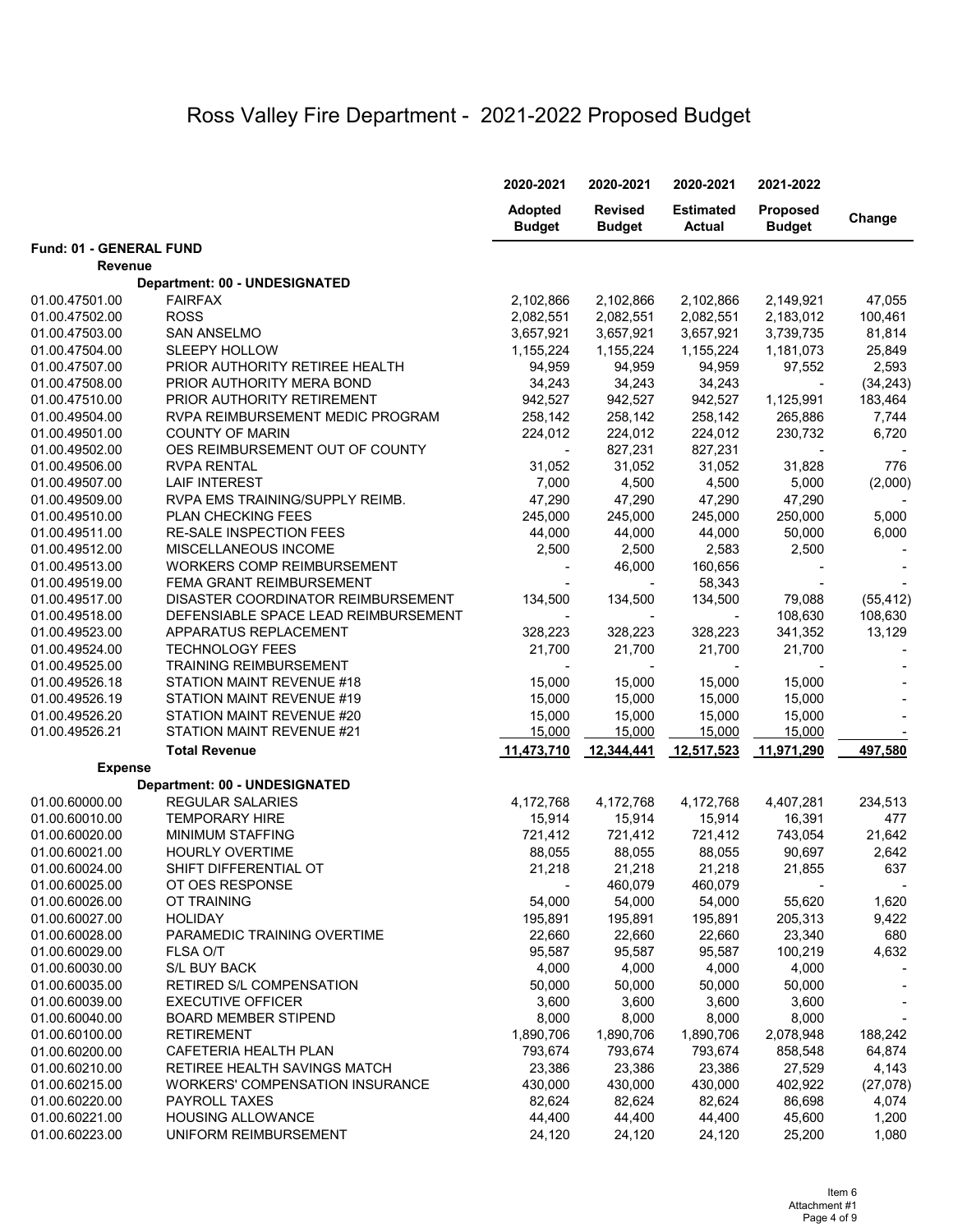## Ross Valley Fire Department - 2021-2022 Proposed Budget

|                             |                                                                            | 2020-2021                       | 2020-2021                       | 2020-2021                         | 2021-2022                        |           |
|-----------------------------|----------------------------------------------------------------------------|---------------------------------|---------------------------------|-----------------------------------|----------------------------------|-----------|
|                             |                                                                            | <b>Adopted</b><br><b>Budget</b> | <b>Revised</b><br><b>Budget</b> | <b>Estimated</b><br><b>Actual</b> | <b>Proposed</b><br><b>Budget</b> | Change    |
| 01.00.60225.00              | <b>EDUCATION REIMBURSEMENT</b>                                             | 108,944                         | 108,944                         | 108,944                           | 109,315                          | 371       |
| 01.00.60231.00              | RETIREES' HEALTH INSURANCE                                                 | 631,593                         | 631,593                         | 631,593                           | 648,838                          | 17,245    |
| 01.00.61115.00              | <b>LIABILITY INSURANCE</b>                                                 | 28,600                          | 28,600                          | 28,600                            | 29,458                           | 858       |
| 01.00.62999.00              | <b>CONTINGENCY</b>                                                         | 15,000                          | 15,000                          | 15,000                            | 15,000                           |           |
| 01.00.67099.00              | TRANSFERS OUT - APPARATUS                                                  | 328,223                         | 328,223                         | 328,223                           | 341,352                          | 13,129    |
| <b>Total Undesignated</b>   |                                                                            | 9,854,375                       | 10,314,454                      | 10,314,454                        | 10,398,778                       | 544,403   |
|                             | <b>Department: 05 - ADMINISTRATION</b>                                     |                                 |                                 |                                   |                                  |           |
| 01.05.61103.00              | <b>AUDIT &amp; BOOKKEEPING SERVICES</b>                                    | 24,205                          | 24,205                          | 24,205                            | 30,705                           | 6,500     |
| 01.05.61105.00              | OTHER CONTRACT SERVICES                                                    | 50,800                          | 50,800                          | 50,800                            | 55,900                           | 5,100     |
| 01.05.61106.00              | <b>CONTRACT SERVICES - MCFD</b>                                            | 318,270                         | 318,270                         | 318,270                           | 327,818                          | 9,548     |
| 01.05.61107.00              | <b>ATTORNEY/LEGAL FEES</b>                                                 | 10,610                          | 10,610                          | 10,610                            | 10,610                           |           |
| 01.05.61112.00              | PERS ADMINISTRATIVE FEE                                                    | 2,900                           | 2,900                           | 2,900                             | 2,900                            |           |
| 01.05.61120.00              | CONTRACT SERVICES-SAN ANSELMO                                              | 84,900                          | 84,900                          | 84,900                            | 87,447                           | 2,547     |
| 01.05.61121.00              | COMPUTER SOFTWARE/SUPPORT                                                  | 25,750                          | 25,750                          | 25,750                            | 32,750                           | 7,000     |
| 01.05.61122.00              | WEB PAGE DESIGN AND MAINTENANCE                                            | 8,200                           | 8,200                           | 8,200                             | 8,200                            |           |
| 01.05.61127.00              | <b>HEALTH AND WELLNESS</b>                                                 | 25,000                          | 25,000                          | 25,000                            | 25,000                           |           |
| 01.05.61129.00              | <b>HIRING EXPENSES</b>                                                     | 12,000                          | 12,000                          | 12,000                            | 12,000                           |           |
| 01.05.61300.00              | PUBLICATIONS AND DUES                                                      | 9,300                           | 9,300                           | 9,300                             | 9,300                            |           |
| 01.05.62000.00              | OFFICE SUPPLIES                                                            | 4,500                           | 4,500                           | 4,500                             | 4,500                            |           |
| 01.05.62003.00              | <b>POSTAGE</b>                                                             | 1,050                           | 1,050                           | 1,050                             | 1,050                            |           |
| 01.05.62200.00              | <b>GENERAL DEPARTMENT SUPPLIES</b>                                         | 12,000                          | 12,000                          | 12,000                            | 12,750                           | 750       |
| <b>Total Administration</b> |                                                                            | 589,485                         | 589,485                         | 589,485                           | 620,930                          | 31,445    |
|                             | <b>Department: 10 - OPERATIONS</b>                                         |                                 |                                 |                                   |                                  |           |
| 01.10.60060.01              | <b>VOLUNTEER SHIFT PAY/DRILLS</b>                                          | 17,000                          | 17,000                          | 17,000                            | 17,000                           |           |
| 01.10.60064.01              | <b>VOLUNTEER LENGTH OF SERVICE</b>                                         | 4,100                           | 4,100                           | 4,100                             | 4,100                            |           |
| 01.10.60065.02              | <b>EXPLORER POST</b>                                                       | 9,000                           | 9,000                           | 9,000                             | 9,000                            |           |
| 01.10.60220.01              | PAYROLL TAXES                                                              | 2,800                           | 2,800                           | 2,800                             | 1,301                            | (1,499)   |
| 01.10.61000.00              | <b>TRAINING AND EDUCATION</b>                                              | 40,000                          | 40,000                          | 40,000                            | 40,000                           |           |
| 01.10.61100.00              | <b>DISPATCH</b>                                                            | 186,500                         | 186,500                         | 186,500                           | 218,052                          | 31,552    |
| 01.10.61101.00              | <b>RADIO REPAIR</b>                                                        | 5,000                           | 5,000                           | 5,000                             | 5,000                            |           |
| 01.10.61102.00              | HAZARDOUS MATERIAL REMOVAL                                                 | 1,000                           | 1,000                           | 1,000                             | 1,000                            |           |
| 01.10.61108.00              | HAZARDOUS MATERIAL CONTRACT                                                | 9,200                           | 9,200                           | 9,200                             | 4,200                            | (5,000)   |
| 01.10.61110.00              | <b>MERA OPERATING EXPENSE</b>                                              | 48,919                          | 48,919                          | 48,919                            | 105,313                          | 56,394    |
| 01.10.61402.00              | HYDRANT MAINTENANCE                                                        |                                 |                                 |                                   |                                  |           |
| 01.10.61410.00              | <b>EQUIPMENT MAINTENANCE</b>                                               | 10,900                          | 10,900                          | 10,900                            | 11,400                           | 500       |
| 01.10.61901.00              | <b>DISASTER COORDINATION</b>                                               | 3,500                           | 3,500                           | 3,500                             |                                  | (3,500)   |
| 01.10.62203.00              | <b>EMERGENCY RESPONSE SUPPLIES</b>                                         | 4,220                           | 4,220                           | 4,220                             | 4,220                            |           |
| 01.10.62204.00              | PARAMEDIC RESPONSE SUPPLIES                                                | 32,500                          | 32,500                          | 32,500                            | 32,500                           |           |
| 01.10.62205.00              | <b>EMERGENCY MEDICAL SUPPLIES</b>                                          |                                 |                                 |                                   |                                  |           |
| 01.10.62210.00              | <b>BREATHING APPARATUS</b>                                                 | 5,900                           | 5,900                           | 5,900                             | 6,400                            | 500       |
| 01.10.62211.00              | <b>BREATHING APPARATUS-CONTRACT</b>                                        | 7,100                           | 7,100                           | 7,100                             | 7,100                            |           |
| 01.10.62213.00              | PROTECTIVE CLOTHING                                                        | 15,300                          | 15,300                          | 15,300                            | 24,900                           | 9,600     |
| 01.10.63131.00              | <b>EQUIPMENT</b>                                                           | 20,000                          | 20,000                          | 20,000                            | 30,000                           | 10,000    |
| 01.10.63140.00              | <b>HYDRANTS</b>                                                            | 21,000                          | 21,000                          | 21,000                            | 21,000                           |           |
| 01.10.63150.00              | <b>COMMUNICATIONS EQUIPMENT</b>                                            | 21,000                          | 21,000                          | 21,000                            | 21,000                           |           |
| 01.10.63160.00              | <b>TURNOUTS</b>                                                            | 16,000                          | 16,000                          | 16,000                            | 16,400                           | 400       |
| 01.10.63165.00              | <b>GRANT EXPENSE - VFA EQUIPMENT</b>                                       |                                 |                                 |                                   |                                  |           |
| 01.10.64401.00              | MERA BOND PAYMENT PRIOR AUTHORITY                                          | 34,243                          | 34,243                          | 34,243                            |                                  | (34, 243) |
| <b>Total Operations</b>     |                                                                            | 515,182                         | 515,182                         | 515,182                           | 579,886                          | 64,704    |
|                             |                                                                            |                                 |                                 |                                   |                                  |           |
| 01.14.61500.00              | <b>Department: 14 - FACILITIES</b><br>BUILDING MAINTENANCE AND LANDSCAPING | 16,500                          | 16,500                          | 16,500                            | 16,500                           |           |
|                             |                                                                            |                                 |                                 |                                   |                                  |           |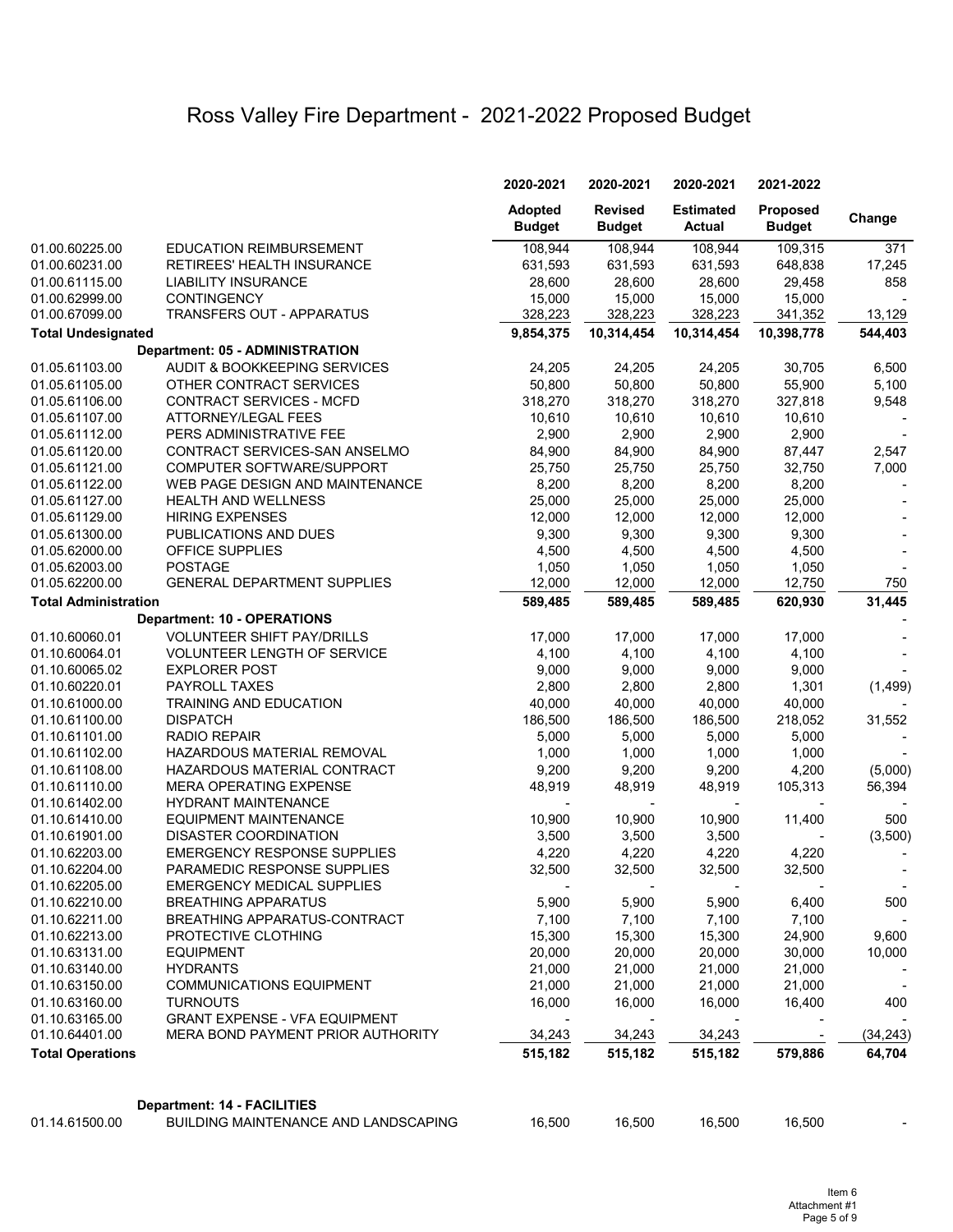## Ross Valley Fire Department - 2021-2022 Proposed Budget

|                                       |                                                          | 2020-2021                       | 2020-2021                       | 2020-2021                         | 2021-2022                        |          |
|---------------------------------------|----------------------------------------------------------|---------------------------------|---------------------------------|-----------------------------------|----------------------------------|----------|
|                                       |                                                          | <b>Adopted</b><br><b>Budget</b> | <b>Revised</b><br><b>Budget</b> | <b>Estimated</b><br><b>Actual</b> | <b>Proposed</b><br><b>Budget</b> | Change   |
| 01.14.61500.18                        | <b>BUILDING MAINTENANCE STATION 18</b>                   | 15,000                          | 15,000                          | 15,000                            | 15,000                           |          |
| 01.14.61500.19                        | <b>BUILDING MAINTENANCE STATION 19</b>                   | 15,000                          | 15,000                          | 15,000                            | 15,000                           |          |
| 01.14.61500.20                        | <b>BUILDING MAINTENANCE STATION 20</b>                   | 15,000                          | 15,000                          | 15,000                            | 15,000                           |          |
| 01.14.61500.21                        | <b>BUILDING MAINTENANCE STATION 21</b>                   | 15,000                          | 15,000                          | 15,000                            | 15,000                           |          |
| 01.14.61702.00                        | <b>GAS AND ELECTRIC</b>                                  | 42,500                          | 42,500                          | 42,500                            | 44,000                           | 1,500    |
| 01.14.61703.00                        | <b>WATER</b>                                             | 7,210                           | 7,210                           | 7,210                             | 7,910                            | 700      |
| 01.14.61704.00                        | <b>SEWER</b>                                             | 2,700                           | 2,700                           | 2,700                             | 2,700                            |          |
| 01.14.61705.00                        | <b>TELEPHONE</b>                                         | 46,312                          | 46,312                          | 46,312                            | 77,532                           | 31,220   |
| 01.14.62206.00                        | JANITORIAL MAINTENANCE SUPPLIES                          | 10,000                          | 10,000                          | 10,000                            | 10,000                           |          |
| 01.14.62501.00                        | <b>FURNISHINGS</b>                                       | 6,000                           | 6,000                           | 6,000                             | 8,000                            | 2,000    |
| 01.14.63040.00                        | <b>APPLIANCES</b>                                        | 5,000                           | 5,000                           | 5,000                             | 5,000                            |          |
| 01.14.63041.00                        | <b>OFFICE EQUIPMENT</b>                                  | 10,000                          | 10,000                          | 10,000                            | 10,000                           |          |
| 01.14.63042.00                        | <b>EXERCISE EQUIPMENT</b>                                | 10,000                          | 10,000                          | 10,000                            | 10,000                           |          |
| 01.14.63044.00                        | <b>TECHNOLOGY PURCHASES</b>                              | 22,400                          | 22,400                          | 22,400                            | 21,700                           | (700)    |
| <b>Total Facilities</b>               |                                                          | 238,622                         | 238,622                         | 238,622                           | 273,342                          | 34,720   |
|                                       | <b>Department: 15 - COMMUNITY RISK REDUCTION</b>         |                                 |                                 |                                   |                                  |          |
| 01.15.60220.00                        | PAYROLL TAXES                                            |                                 |                                 |                                   |                                  |          |
| 01.15.61131.00                        | <b>FIRE PREVENTION</b>                                   | 4,600                           | 4,600                           | 4,600                             | 4,600                            |          |
| 01.15.62220.00                        | <b>COMMUNITY EDUCATION &amp; PREP.</b>                   | 8,800                           | 8,800                           | 8,800                             | 8,800                            |          |
| <b>Total Community Risk Reduction</b> |                                                          | 13,400                          | 13,400                          | 13,400                            | 13,400                           |          |
|                                       | Department: 25 - FLEET                                   |                                 |                                 |                                   |                                  |          |
| 01.25.61411.00                        | <b>BURN TRAILER MAINTENANCE</b>                          | 9,300                           | 9,300                           | 9,300                             | 9,300                            |          |
| 01.25.61600.00                        | <b>REPAIRS VEHICLE</b>                                   | 110,000                         | 110,000                         | 110,000                           | 110,000                          |          |
| 01.25.61601.00                        | <b>VEHICLE LEASE</b>                                     | 9,600                           | 9,600                           | 9,600                             |                                  | (9,600)  |
| 01.25.62988.00                        | <b>FUEL</b>                                              | 37,000                          | 37,000                          | 37,000                            | 40,500                           | 3,500    |
| 01.25.62989.00                        | PARTS VEHICLE                                            | 9,400                           | 9,400                           | 9,400                             | 12,500                           | 3,100    |
| <b>Total Fleet</b>                    |                                                          | 175,300                         | 175,300                         | 175,300                           | 172,300                          | (3,000)  |
|                                       | <b>Total Expenses</b>                                    | 11,386,364                      | 11,846,443                      | 11,846,443                        | 12,058,636                       | 672,272  |
| Fund: 15 - VEHICLE FUND / SCBA        |                                                          |                                 |                                 |                                   |                                  |          |
| <b>Revenue</b>                        |                                                          |                                 |                                 |                                   |                                  |          |
| 15.00.49512.00                        | <b>Department: 00 - UNDESIGNATED</b><br>PROCEED OF SALES |                                 | 90,000                          | 122,345                           |                                  |          |
| 15.00.51999.00                        | <b>TRANSFERS IN</b>                                      | 328,223                         | 328,223                         | 328,223                           | 341,352                          | 13,129   |
|                                       | <b>Total Revenue</b>                                     | 328,223                         | 418,223                         | 450,568                           | 341,352                          | 13,129   |
| <b>Expense</b>                        |                                                          |                                 |                                 |                                   |                                  |          |
|                                       | <b>Department: 00 - UNDESIGNATED</b>                     |                                 |                                 |                                   |                                  |          |
| 15.00.63154.00                        | <b>VEHICLE PURCHASE</b>                                  |                                 | 20,000                          | 46,990                            |                                  |          |
| 15.00.64010.00                        | FIRE ENGINE LEASE PAYMENT - PRINCIPAL                    | 133,456                         | 133,456                         | 137,460                           | 141,583                          | 8,127    |
| 15.00.64110.00                        | FIRE ENGINE LEASE PAYMENT - INTEREST                     | 21,256                          | 21,256                          | 17,252                            | 13,129                           | (8, 127) |
|                                       | <b>Total Expenses</b>                                    | 154,712                         | 174,712                         | 201,702                           | 154,712                          |          |
|                                       |                                                          |                                 |                                 |                                   |                                  |          |